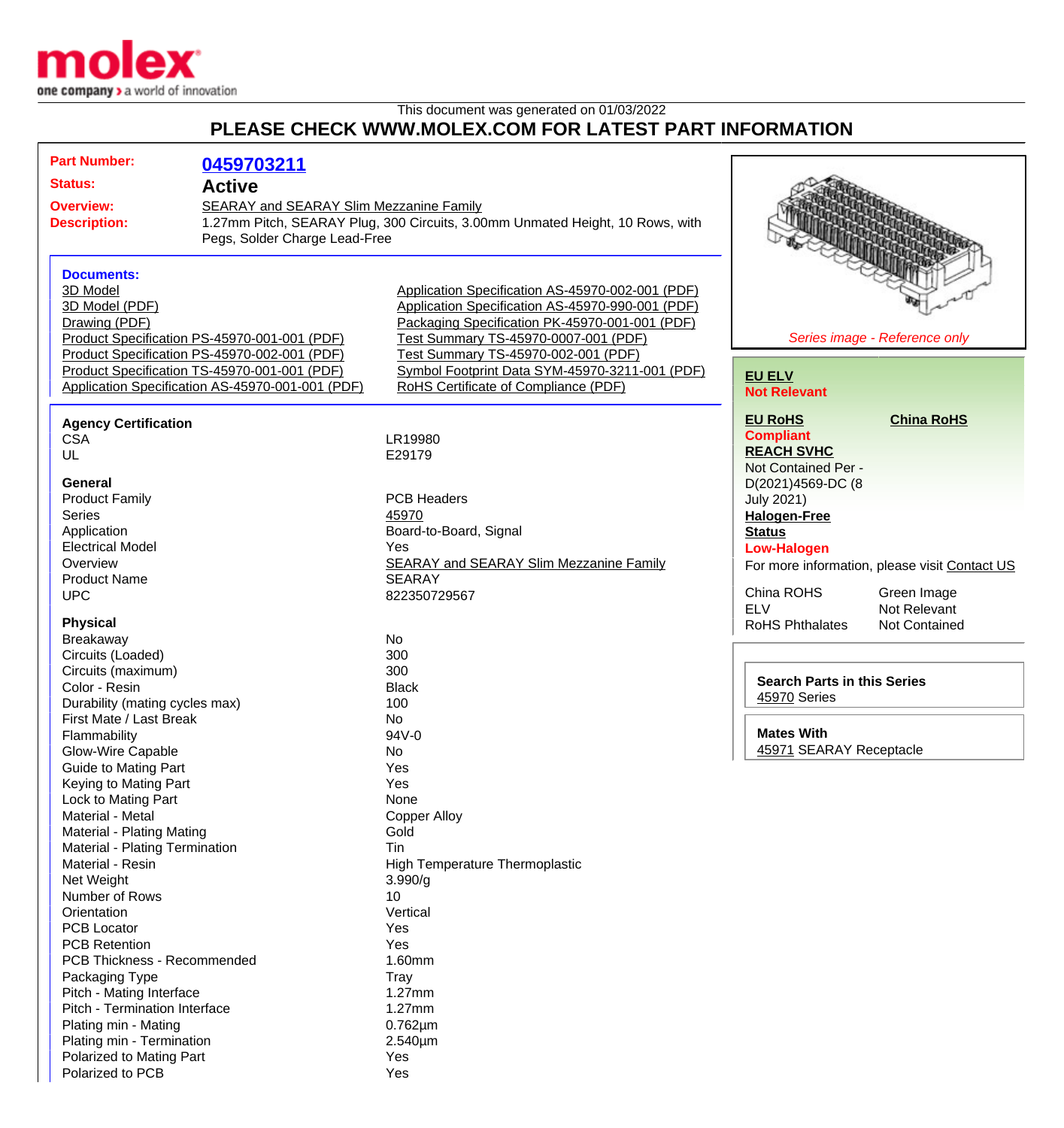| <b>Robotic Placement</b><br>Shrouded<br>Stackable<br>Surface Mount Compatible (SMC)<br>Temperature Range - Operating<br><b>Termination Interface: Style</b><br><b>Unmated Height</b> | Pick and Place Cap<br>No<br>No<br>Yes<br>-55 $\degree$ to +125 $\degree$ C<br>Surface Mount<br>3.00mm |
|--------------------------------------------------------------------------------------------------------------------------------------------------------------------------------------|-------------------------------------------------------------------------------------------------------|
| <b>Electrical</b><br>Current - Maximum per Contact<br>Voltage - Maximum                                                                                                              | 2.7A<br><b>240V AC</b>                                                                                |
| Solder Process Data<br>Duration at Max. Process Temperature (seconds)<br>Lead-freeProcess Capability<br>Max. Cycles at Max. Process Temperature<br>Process Temperature max. C        | 003<br><b>REFLOW</b><br>001<br>260                                                                    |
| Material Info                                                                                                                                                                        |                                                                                                       |
| <b>Reference - Drawing Numbers</b>                                                                                                                                                   |                                                                                                       |
| <b>Application Specification</b>                                                                                                                                                     | AS-45970-001-001, AS-45970-002-001,<br>AS-45970-990-001                                               |
| <b>Electrical Model Document</b>                                                                                                                                                     | EE-45970-007-007, EE-45970-010-010,<br>EE-45970-015-015, EE-46556-0085-001                            |
| Packaging Specification                                                                                                                                                              | PK-45970-001-001                                                                                      |
| <b>Product Specification</b>                                                                                                                                                         | PS-45970-001-001, PS-45970-002-001,<br>TS-45970-001-001                                               |
| S-Parameter Model                                                                                                                                                                    | SP-45970-007-001, SP-45970-010-010,<br>SP-45970-015-015                                               |
| <b>Sales Drawing</b>                                                                                                                                                                 | RSD-45970-002-001                                                                                     |
| Symbol/Footprint Data                                                                                                                                                                | SYM-45970-3211-001                                                                                    |
| <b>Test Summary</b>                                                                                                                                                                  | TS-45970-0007-001, TS-45970-002-001                                                                   |
|                                                                                                                                                                                      |                                                                                                       |

## This document was generated on 01/03/2022 **PLEASE CHECK WWW.MOLEX.COM FOR LATEST PART INFORMATION**